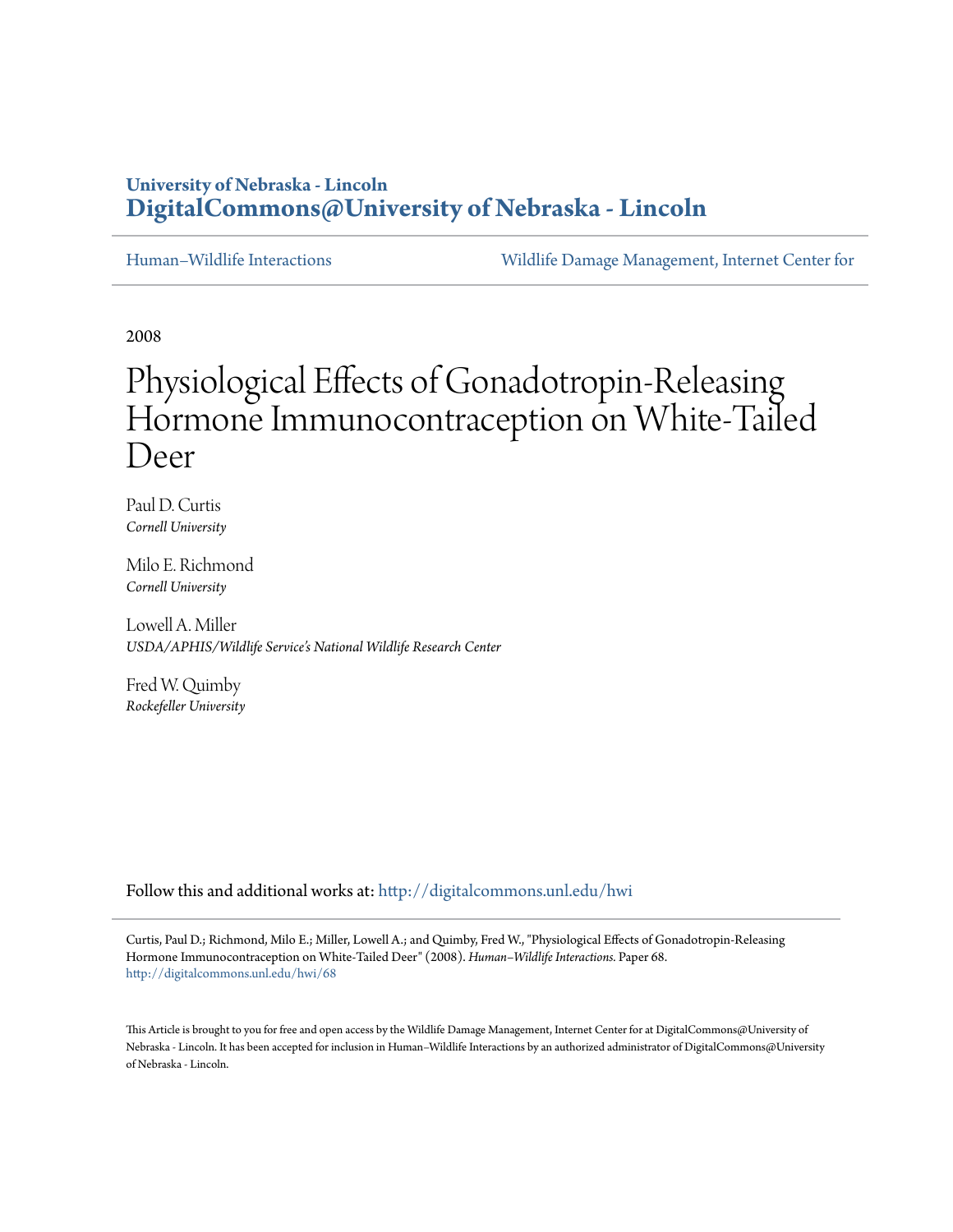# Physiological effects of gonadotropinreleasing hormone immunocontraception on white-tailed deer

PAUL D. CURTIS, Department of Natural Resources, Cornell University, Ithaca, NY 14853, USA *pdc1@cornell.edu*

- MILO E. RICHMOND, USGS-BRD, New York Cooperative Fish and Wildlife Research Unit, Cornell University, Ithaca, NY 14853, USA
- LOWELL A. MILLER, USDA/APHIS/Wildlife Service's National Wildlife Research Center, 4101 La-Porte Avenue, Fort Collins, CO 80524, USA

FRED W. QUIMBY, Rockefeller University, 1230 New York Avenue, New York, NY 10021, USA

**Abstract:** Before immunocontraceptives can be considered safe to use on wildlife species, potential health risks should be assessed. Gonadotropin-releasing hormone (GnRH) immunocontraceptive has successfully reduced fertility of white-tailed deer (*Odocoileus virginianus*); however, associated deer physiology has rarely been examined. We conducted gross necropsy examinations, histology, and blood chemistry comparisons on euthanized deer previously vaccinated with immunogenic GnRH (*n* = 18 females and *n* = 4 males), or left as untreated controls (*n* = 7 females and *n* = 6 males). Granulomas were found at injection sites of most deer, even 3 years post-treatment. There were no significant differences in ovary  $(F_{2,22} = 0.31, P = 0.73)$ , or pituitary weights  $(F_{2,22} = 0.30, P = 0.75)$  between treatment groups. Ovaries from control females had significantly more secondary follicles ( $F_{2,21}$  = 20.56,  $P \le$ 0.001), but not Graafian follicles ( $F_{2,22}$  = 2.22,  $P$  = 0.13). Immunized males had significantly lower mean testes weights, a number of morphologic abnormalities, and varying degrees of aspermatogenesis with fewer mature spermatozoa. We do not recommend treating male deer with anti-GnRH immunocontraceptive vaccines.

*Key words:* deer–vehicle collision, GnRH, gonadotropin-releasing hormone, human–wildlife conflict, immuno-contraception, *Odocoileus virginianus*, reproduction, white-tailed deer

**POPULATION DENSITIES** of white-tailed deer (*Odocoileus virginianus*) in many suburban communities are reaching unprecedented levels (Curtis and Richmond 1992, DeNicola et al. 2008) and continue to escalate throughout North America. In suburban settings, where deer densities are often highest, safety concerns and ethical issues have rendered population regulation via recreational hunting impractical (DeNicola and Williams 2008). Higher deer densities have caused increases in deer–vehicle collisions (DVCs; Hussain et al. 2007, Mastro et al. 2008), and there is no easy way to reduce the frequency of these collisions (Mastro et al. 2008, Ng et al. 2008). In response, efforts to control growth of suburban deer herds with nonlethal methods, such as immunocontraception, have intensified (Warren et al. 1995, Curtis et al. 1997, Cowan et al. 2003, Miller et al. 2008, Rutberg and Naugle 2008). However, recent modeling efforts have shown that it will be very difficult to attain sufficient numbers of treated deer to have measurable reductions in open populations experiencing emigration and immigration (Merrill et al. 2006). Furthermore, community residents' attitudes towards fertility control as a deer management option are not fixed, and after stakeholders received additional information concerning the effectiveness or humaneness of contraception, their perceived acceptance of this technique often declined (Lauber and Knuth 2004). Consequently, it is imperative that communities and wildlife management agencies study all aspects of immunocontraception so that informed decisions can be made about applying these technologies for suburban wildlife management.

Fertility control as a tool in wildlife management has been investigated for many years (Harder and Peterle 1974, Kennelly and Converse 1997) with variable results (Bomford 1990, Turner et al. 1997, Warren et al. 1997).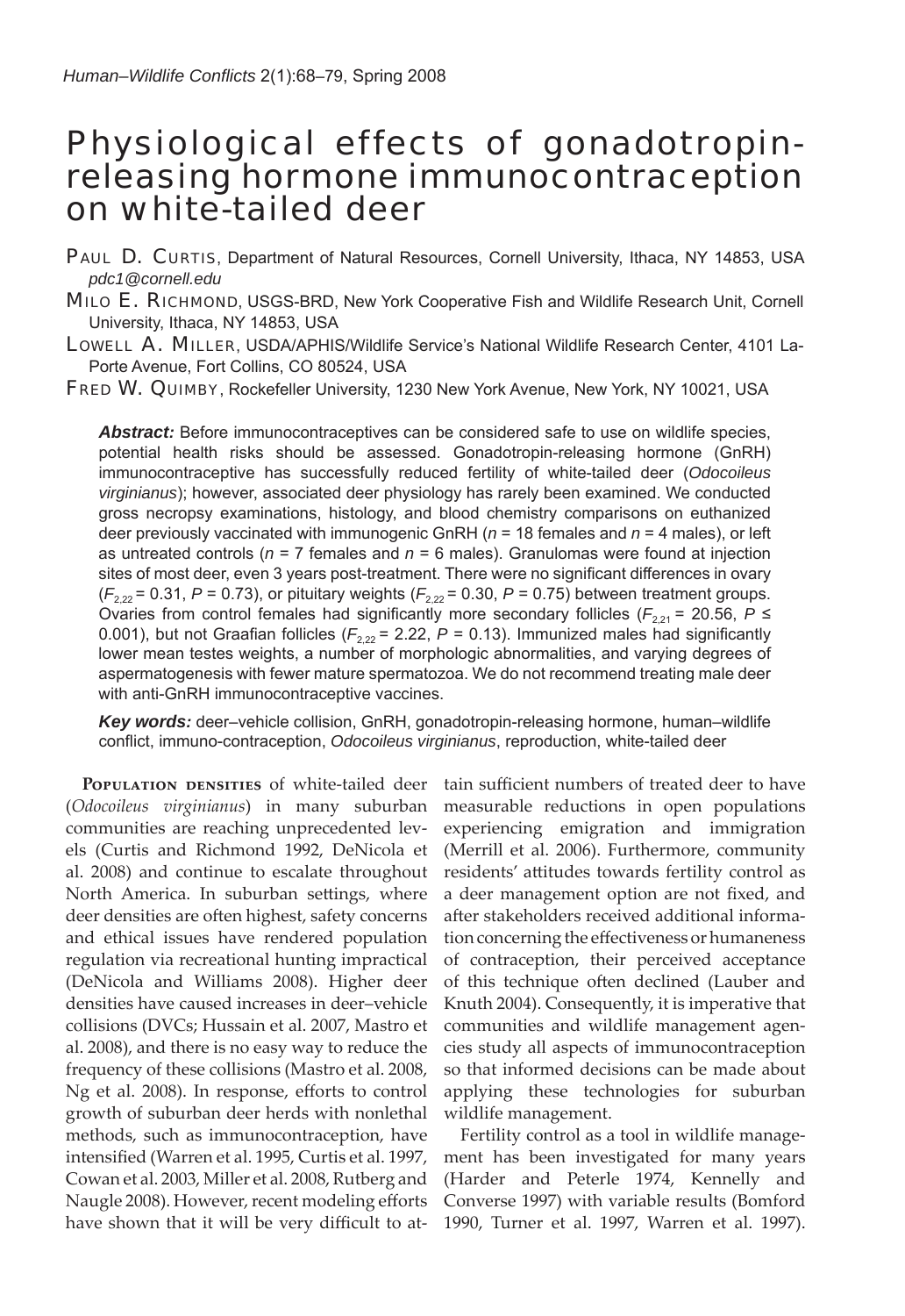However, success with effective fertility control of individual deer has been achieved by vaccinating them with the immunocontraceptive antigens gonadotropin-releasing hormone (GnRH; Killian 1998, Miller et al. 2000*a,* Curtis et al. 2002, Killian et al. 2006) or porcine zona pellucida (PZP; Kirkpatrick et al. 1997, McShea et al. 1997, Miller et al. 2000*b,* Rutberg et al. 2004). While many researchers have documented successful fertility suppression, few investigators have considered the effects of immunocontraceptive vaccine treatment on deer physiology or histopathology (McShea et al. 1997, Killian et al. 2006). Kirkpatrick and Rutberg (2001) even stated that, "the absence of significant health side effects" is an important characteristic of any contraceptive vaccine. Hence, in this study, we conducted detailed necropsies on anti-GnRH-immunized deer to document potential pathological impacts.

# **Materials and methods**

In accordance with an amendment approved by the Cornell University Institutional Animal Care and Use Committee (Protocol Number 96-10-99), postmortem examinations were conducted on a sample of euthanized, freeranging, white-tailed deer (*n* = 18 females and 4 males) that had been injected with an anti-GnRH vaccine or left as untreated controls (*n* = 7 females and 6 males) during 1996–2000. The deer were included in a fertility control study contained within a 263-ha fenced, natural area at Seneca Army Depot near Romulus, New York (Curtis et al. 2002).

The immunocontraceptive vaccines used for the study were prepared by L. A. Miller (USDA/ APHIS/Wildlife Services' National Wild-life Research Center). A 10-amino acid GnRH complex was made immunogenic by coupling it to the carrier keyhole limpet hemocyanin (KLH; Miller et al. 2000*a*). A glycine residue was added at the C-terminus of GnRH as a spacer, and cysteine residue was added to provide a coupling agent to maleimide on KLH. Maleimide-activated KLH was purchased from Pierce Chemical Company (Rockford, Ill.) and the C-terminal Cys-GnRH was coupled to the activated KLH following the manufacturer's instructions. Both KLH-maleimide and the peptide were lyophilized and rehydrated in a 1:1 (weight:weight) ratio for coupling. Each 1-ml dose of anti-GnRH vaccine contained 0.5 mg of KLH-GnRH in 0.5 ml of phosphatebuffered saline (PBS) solution emulsified with 0.5 ml of Complete Freund's Adjuvant (CFA) or Incomplete Freund's Adjuvant (IFA).

Treated deer had received a primary vaccination (KLH-GnRH + CFA) in the hip region with remotely delivered, self-injecting, 1 ml darts (Pneu Dart Inc., Williamsport, Pa.). We administered the first booster shot (KLH-GnRH + IFA) 3 to 4 weeks later during September and October 1996 prior to the breeding season. A second booster dose (KLH-GnRH + IFA) was delivered by remote injection during September 1997. No other booster treatments were given until 7 female deer were revaccinated in 2000  $(KLH-GnRH + IFA)$  to compare the effects of recent vaccination to deer previously treated 3 years earlier. No males were revaccinated during 2000.

With a permit from the New York State Department of Environmental Conservation (NYSDEC), we administered euthanasia of deer for necropsy in October 2000 using a single, lethal shot from a high-powered rifle fired either out of a blind or from a vehicle (Beaver et al. 2001). We collected blood samples via heart puncture immediately at the time of death, and we stored them in vials on ice for transport. Deer ( $n = 35$ ) were quickly transported (usually within 1–2 hours after collection) to the Cornell University College of Veterinary Medicine (CUCVM), Necropsy Lab, and placed in a cooler at 4.4°C. Most necropsies were conducted the day the deer were collected.

Blood chemistry analysis was performed by the CUCVM, Animal Health Diagnostic Center, on all of the collected deer. Anti-GnRH titer (1/titer x 1000) levels were determined via an enzyme-linked immunosorbent assay (ELISA), while progesterone and testosterone were determined by radioimmunoassay (RIA; Miller et al. 2000*a*). These values were then compared to the deer's histology and to its ovarian, testes, and pituitary weights.

Gross examinations included an accurate assessment of deer's age by tooth wear (Severinghaus 1949), evaluation of bone marrow fat (Cheatum 1949), examination of injection sites, and documentation of any abnormalities.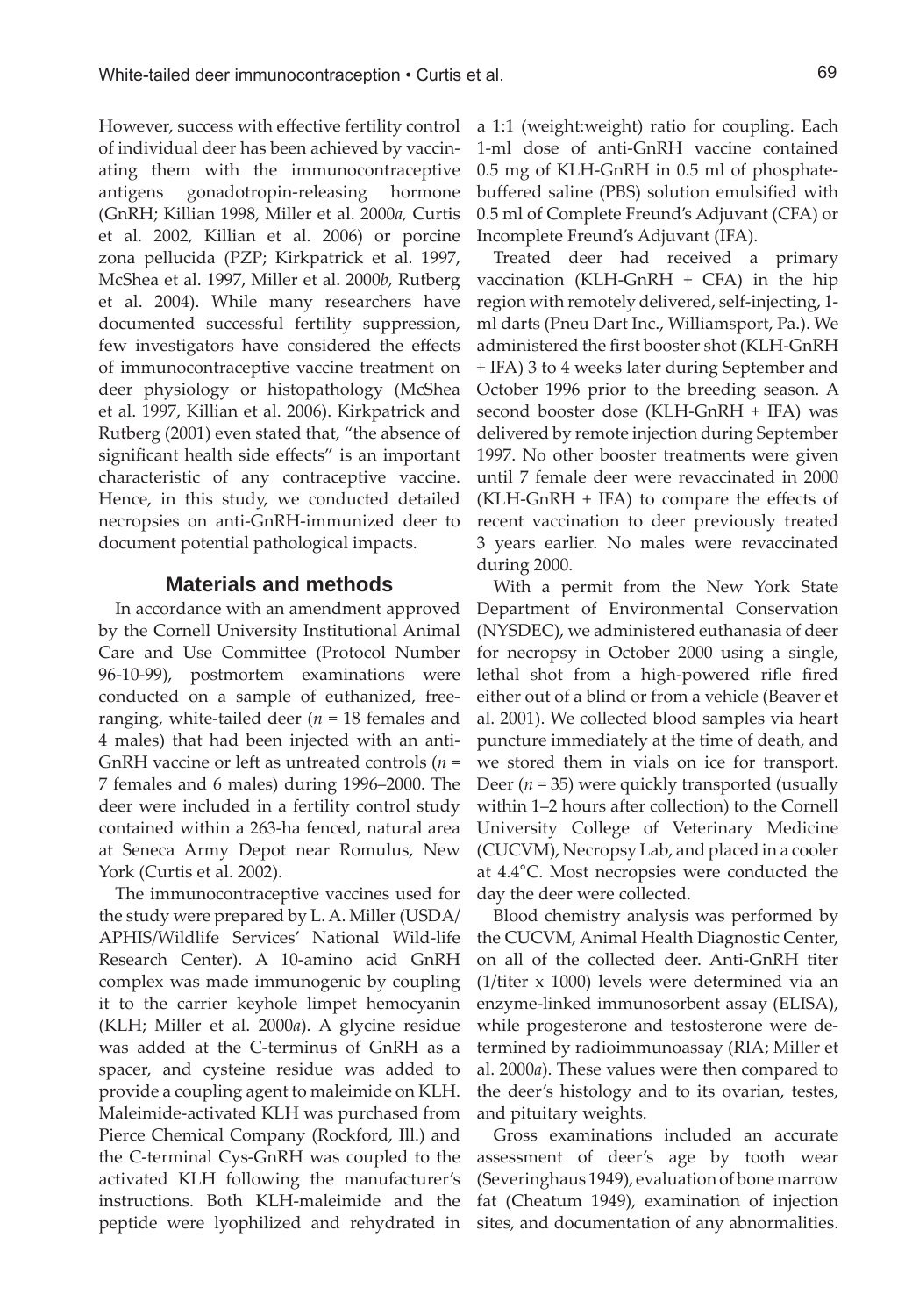they were classified as atretic Graafian follicles; however, they could have been small follicular cysts. Also, some larger Graafian follicles with diminished numbers of granulosa cells may have also been early follicular cysts. However, we found no advanced cyst to confirm this. **Results Gross necropsy observations**  Blood chemistry. There was no significant

difference in any of 28 standard blood chemistry measures between control and anti-GnRH-treated female (Table 1) or male deer (Table 2). Although there was some variation for selected blood parameters, these values fell within normal ranges, and patterns were unremarkable.

none of these follicles exceeded 1 cm in diameter,

*Body condition*. On the basis of body weight, external visibility of individual rib bones, and subcutaneous fat observed during gross necropsy, most animals were judged in good to excellent condition and had a bone marrow fat score of >85%. Two exceptions were: (1) female no. 66, an anti-GnRH revaccinate in year 2000, had poor body condition and was grossly underweight. She also had very poor teeth and had raised twins that summer. (2) Control female no. 323 had good body condition; however, her bone marrow fat score was <50%.

*Injection sites*. Injection sites for the year 2000 revaccinates were compared to those for deer vaccinated in 1997 to evaluate current and former dart site lesions induced by Freund's adjuvant. While abscesses were more evident and larger in recent revaccinates, granulomas could be found at the injection site of nearly all vaccinated deer.

*Lung abscess*. A 4x4-cm-circumscribed lung abscess, greenish in color, was noted during the necropsy of deer no. 25 (anti-GnRH-vaccinated female, year 2000). Tissue sections demonstrated this to be a giant cell granuloma containing acid fast bacilli similar to those found at the injection site.

*Parasites*. Three deer (nos. 13, 19, and 378) had liver cysts, most likely associated with the tapeworm *Echinococcus granulosus*, and 1 deer had an encysted parasite in skeletal muscle consistent with sarcosporidiosis (*Sarcocystis*  spp.; no. 20). Each of these animals was in good to excellent body condition.

**FIGURE 1**. Buck treated with GnRH immunocontraceptive vaccine, Romulus, New York, USA. Note malformed antlers covered in velvet during the rut.

Ovaries, testes, pituitary gland, internal iliac

lymph node, popliteal lymph node, and thyroid glands were stripped of fat and connective tissue then weighed immediately (to the nearest mg). Morphologic analysis was performed on tissues fixed in formalin, embedded in paraffin, sectioned to 7 microns, and stained with hemotoxylin and eosin, Masson's Trichrome, or acid-fast stains. Each ovary, testis, and pituitary gland was halved before fixation in formalin, and each half was embedded in paraffin. Multiple sections (but not step sections) were made of each surface to be examined with the previously mentioned stains, and if a suspected lesion was observed grossly, a section was also made through the lesion. The total number of secondary and Graafian

follicles were enumerated from 2 cross-sectional slices from each ovary from each deer. Any normal-appearing follicle with a corona radiata (a single layer of columnar cells anchoring the oocyte) or total follicular size >0.5 cm was classified as a Graafian follicle. Follicles with greater than 10% of their granulose cells (small cells that form the wall of an ovarian follicle) exhibiting cell death (apoptosis) were classified as atretic ovarian follicles (degenerated prior to maturity). Apoptosis was characterized as granulose cells with dark, small consolidated (hyperchromatic) nuclei.

A single layer of cuboidal epithelium (surface) lined several large fluid filled follicles. Because

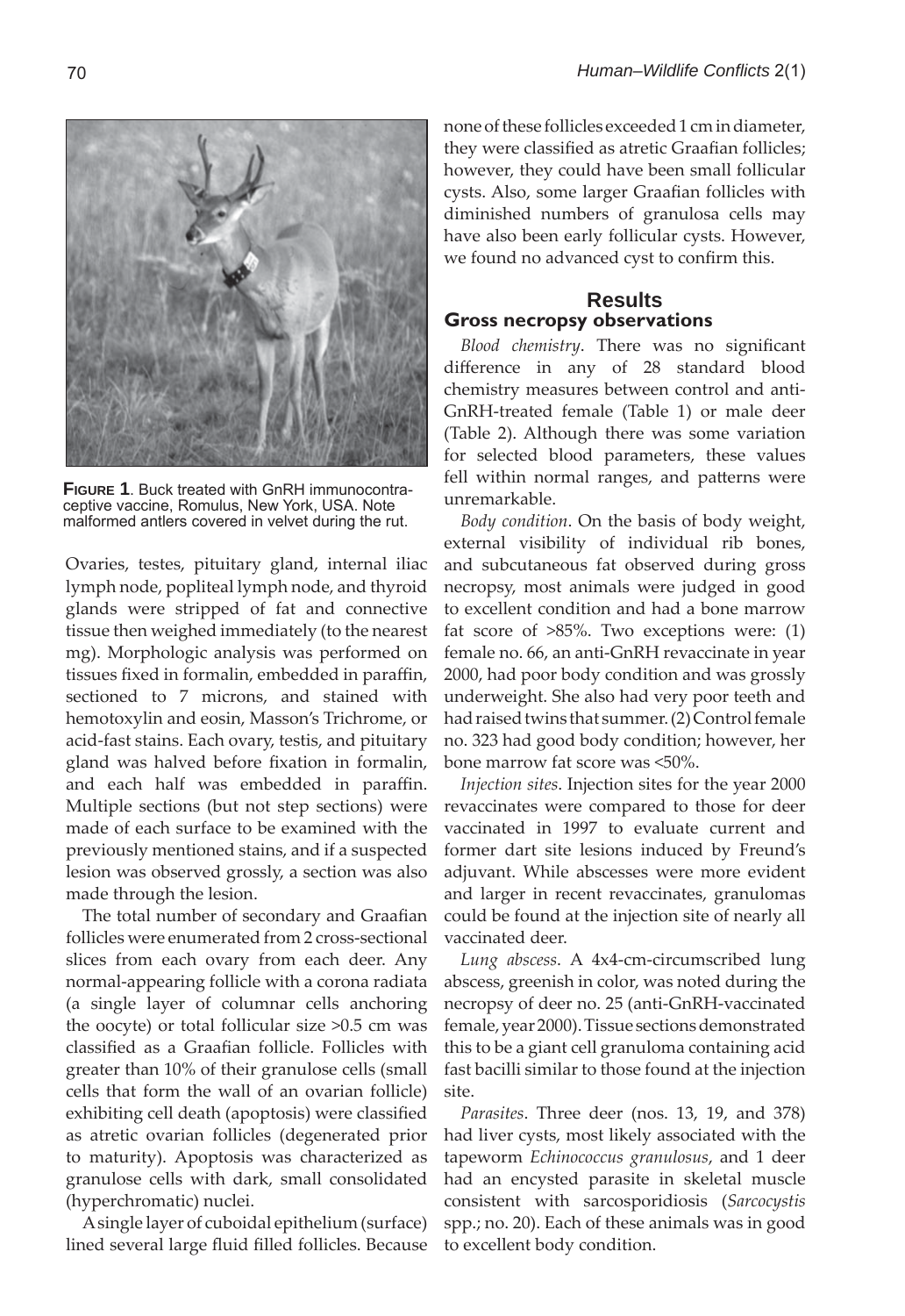| <b>Blood parameter</b>          | Control group<br>$(\bar{x} \pm \bar{S}E)$ | <b>GnRH</b> group<br>$(\bar{x} \pm S\bar{E})$ | t-test results |            |
|---------------------------------|-------------------------------------------|-----------------------------------------------|----------------|------------|
| Sodium (mEq/L)                  | $141.00 \pm 1.48$                         | $142.56 \pm 1.04$                             | $t = 0.81$     | $P = 0.43$ |
| Potassium (mEq/L)               | $11.77 \pm 0.97$                          | $10.40 \pm 0.84$                              | $t = 0.93$     | $P = 0.36$ |
| Chloride (mEq/L)                | $103.50 \pm 2.11$                         | $101.94 \pm 0.92$                             | $t = 0.80$     | $P = 0.43$ |
| Bicarbonate (mEq/L)             | $23.00 \pm 2.21$                          | $24.06 \pm 0.71$                              | $t = 0.61$     | $P = 0.55$ |
| Cation-anion difference (mEq/L) | $26.33 \pm 4.18$                          | $27.53 \pm 0.94$                              | $t = 0.41$     | $P = 0.69$ |
| Urea nitrogen (mg/dL)           | $8.00 \pm 1.51$                           | $13.82 \pm 2.15$                              | $t = 1.54$     | $P = 0.14$ |
| Creatinine (mg/dL)              | $1.27 \pm 0.12$                           | $1.42 \pm 0.06$                               | $t = 1.24$     | $P = 0.23$ |
| Calcium (mg/dL)                 | $9.75 \pm 0.21$                           | $9.68 \pm 0.17$                               | $t = 0.21$     | $P = 0.83$ |
| Phosphate (mg/dL)               | $8.75 \pm 1.11$                           | $8.16 \pm 0.37$                               | $t = 0.66$     | $P = 0.52$ |
| Magnesium (mg/dL)               | $2.55 \pm 0.09$                           | $2.45 \pm 0.07$                               | $t = 0.75$     | $P = 0.46$ |
| Total protein (g/dL)            | $6.32 \pm 0.36$                           | $6.75 \pm 0.16$                               | $t = 1.29$     | $P = 0.21$ |
| Albumin (g/dL)                  | $3.13 \pm 0.14$                           | $3.09 + 0.06$                                 | $t = 0.34$     | $P = 0.74$ |
| Globulin (g/dL)                 | $3.18 \pm 0.22$                           | $3.66 \pm 0.14$                               | $t = 1.73$     | $P = 0.10$ |
| Albumin: globulin ratio (A:G)   | $1.00 \pm 0.04$                           | $0.87 \pm 0.04$                               | $t = 1.90$     | $P = 0.07$ |
| Glucose (mg/dL)                 | $186.00 \pm 82.08$                        | $155.06 \pm 22.14$                            | $t = 0.52$     | $P = 0.61$ |
| AST/PST <sup>a</sup> (U/cL)     | $11.47 \pm 5.29$                          | $10.85 \pm 4.18$                              | $t = 0.08$     | $P = 0.94$ |
| $SDHb$ (U/L)                    | $67.18 \pm 13.56$                         | $73.42 \pm 20.31$                             | $t = 0.18$     | $P = 0.86$ |
| Alkaline phosphatase (U/L)      | $197.87 \pm 132.52$                       | $81.71 \pm 11.99$                             | $t = 1.49$     | $P = 0.15$ |
| $GGT^c$ (U/L)                   | $45.33 \pm 2.80$                          | $51.88 \pm 6.42$                              | $t = 0.59$     | $P = 0.56$ |
| Total bilirubin (mg/dL)         | $0.17 \pm 0.02$                           | $0.19 \pm 0.04$                               | $t = 0.40$     | $P = 0.69$ |
| Direct bilirubin (mg/dL)        | $0.05 \pm 0.03$                           | $0.05 \pm 0.02$                               | $t = 0.00$     | $P = 0.99$ |
| Indirect bilirubin (mg/dL)      | $0.12 \pm 0.03$                           | $0.14 \pm 0.04$                               | $t = 0.44$     | $P = 0.66$ |
| Creatine kinase (U/cL)          | $130.10 \pm 66.44$                        | $159.41 \pm 74.64$                            | $t = 0.22$     | $P = 0.83$ |
| Iron $(\mu g/dL)$               | $155.67 \pm 18.30$                        | $168.71 \pm 10.98$                            | $t = 0.61$     | $P = 0.55$ |
| $T\text{IBC}^d$ (µg/dL)         | $318.67 \pm 28.24$                        | $353.94 \pm 13.71$                            | $t = 1.24$     | $P = 0.23$ |
| % saturation                    | $48.50 \pm 3.18$                          | $48.24 \pm 3.01$                              | $t = 0.05$     | $P = 0.96$ |
| Lipemia                         | $32.50 \pm 8.48$                          | $13.18 \pm 2.67$                              | $t = 2.91$     | $P = 0.01$ |
| Hemolysis                       | $103.83 \pm 34.68$                        | $115.59 \pm 32.12$                            | $t = 0.20$     | $P = 0.84$ |

**Table 1.** Means, standard errors, and *t*-test statistics for blood parameters of female white-tailed deer in control and anti-GnRH-treated groups at Seneca Army Depot, Romulus, New York, 2000.

Note: A Bonferroni-corrected ( $n = 28$  tests) alpha level of 0.05 is 0.002. aspartate aminotransferase; <sup>b</sup>sorbitol dehydrogenase; <sup>c</sup>gamma-glutamyltransferase; <sup>a</sup>total ironbinding capacity

*Multifocal lymphocytic infiltrates*. Focal infiltrates and nongiant cell granulomas were seen in kidney, skeletal muscle, and liver. These lesions were consistent with immunological action against migrating parasites in tissues.

### **Female deer**

Neither combined ovarian weights  $(F_{2,22})$ = 0.31, *P* = 0.73) nor pituitary weight  $(F_{2,22} =$ 0.30,  $P = 0.75$ ) differed significantly between treatment groups and showed no correlation with antibody titer (Table 3). Mean anti-GnRH antibody titers were greater in the year 2000 vaccinates than for control females (Table 3;  $t_1$  = 2.31, *P* = 0.03). The average titer for female deer treated in 1997, including 2 of 8 deer that had no detectable titer, was not significantly different from control females  $(t_1 = 0.13, P = 0.90)$ .

The average total number of secondary follicles was less in both 1997 and year 2000 vaccinates than for control females ( $F_{2,22}$  = 17.8, *P*  $\leq$  0.001). The mean number of Graafian follicles  $(F_{2,22} = 2.22, P = 0.13)$ , and average total follicle count did not differ between treatment groups  $(F_{2,22} = 1.60, P = 0.23).$ 

## **Male deer**

When collected in October 2000, most of the male deer were in breeding condition with hardened antlers and swollen necks. Blood analysis confirmed appreciable levels of testosterone in the bucks sampled. Average testosterone levels of the control males (312 ng [nanograms]/100 ml) were considerably higher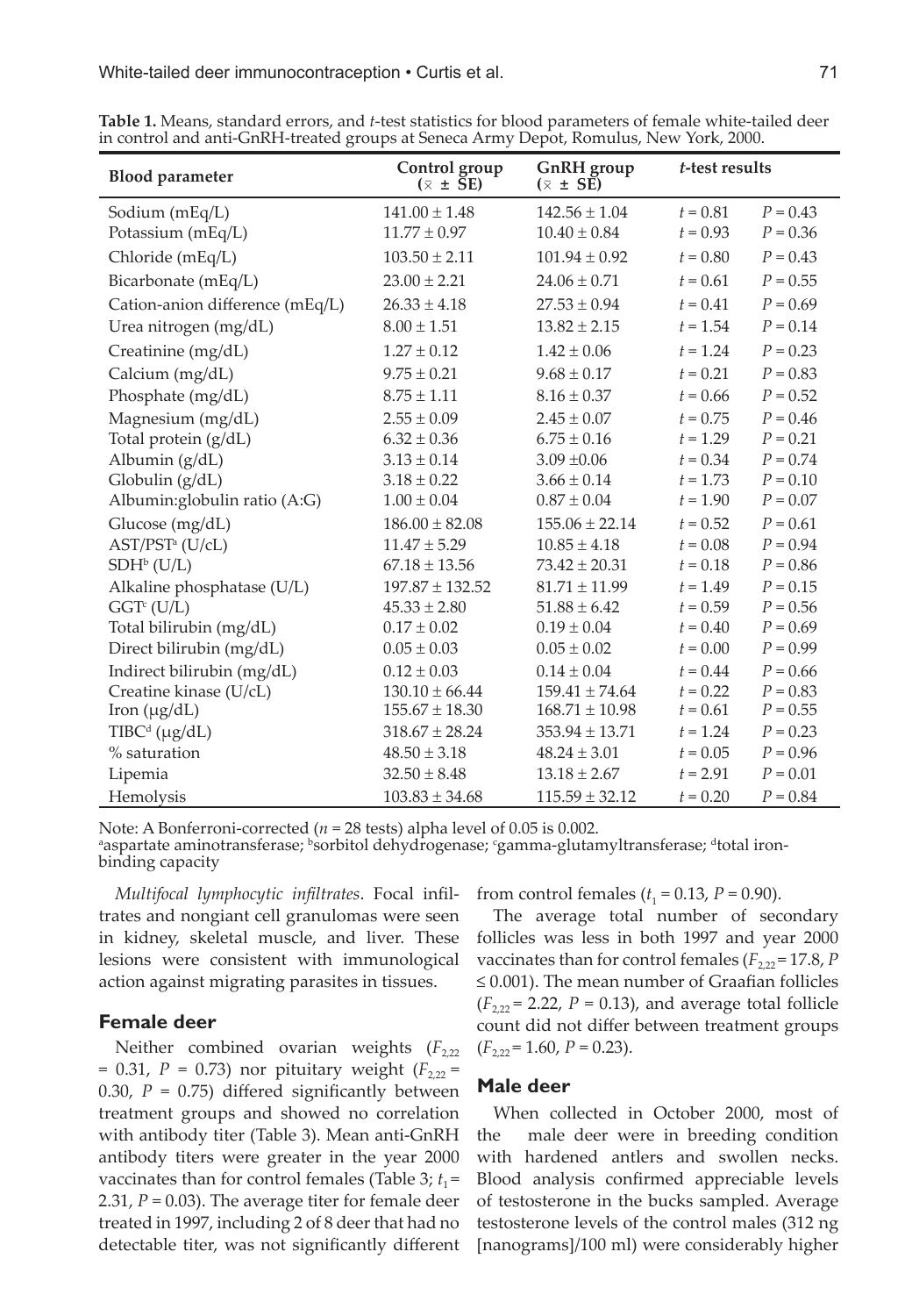| Blood parameter                           | Control group<br>GnRH group<br>$(\bar{x} \pm SE)$<br>$(\bar{x} \pm S\vec{E})$ |                                       | t-test results                                 |  |
|-------------------------------------------|-------------------------------------------------------------------------------|---------------------------------------|------------------------------------------------|--|
| Sodium (mEq/L)<br>Potassium (mEq/L)       | $140.67 \pm 1.98$<br>$9.47 \pm 0.84$                                          | $143.50 \pm 1.44$<br>$10.22 \pm 1.26$ | $t = 1.04$ $P = 0.33$<br>$t = 0.52$ $P = 0.61$ |  |
| Chloride (mEq/L)                          | $101.17 \pm 1.17$                                                             | $102.00 \pm 0.91$                     | $t = 0.51$ $P = 0.62$                          |  |
| Bicarbonate (mEq/L)                       | $25.00 \pm 1.46$                                                              | $27.00 \pm 0.41$                      | $t = 1.08$ $P = 0.31$                          |  |
| Cation-anion difference (mEq/L)           | $23.83 \pm 1.74$                                                              | $25.00 + 2.52$                        | $t = 0.40$ $P = 0.70$                          |  |
| Urea nitrogen (mg/dL)                     | $9.67 \pm 2.59$                                                               | $6.25 \pm 0.85$                       | $t = 1.03$ $P = 0.33$                          |  |
| Creatinine (mg/dL)                        | $1.57 + 0.13$                                                                 | $1.52 + 0.20$                         | $t = 0.18$ $P = 0.86$                          |  |
| Calcium (mg/dL)<br>Phosphate (mg/dL)      | $9.98 \pm 0.20$<br>$7.48 \pm 0.52$                                            | $10.18 + 0.44$<br>$9.10 \pm 1.14$     | $t = 0.44$ $P = 0.67$<br>$t = 1.46$ $P = 0.18$ |  |
| Magnesium (mg/dL)<br>Total protein (g/dL) | $2.30 \pm 0.08$<br>$7.87 \pm 0.29$                                            | $2.30 \pm 0.16$<br>$7.82 \pm 0.57$    | $t = 0.00$ $P = 0.99$<br>$t = 0.07$ $P = 0.94$ |  |
| Albumin (g/dL)                            | $3.43 \pm 0.10$                                                               | $3.18 \pm 0.10$                       | $t = 1.74$ $P = 0.12$                          |  |
| Globulin $(g/dL)$                         | $4.43 \pm 0.32$                                                               | $4.65 \pm 0.65$                       | $t = 0.33$ $P = 0.75$                          |  |
| Albumin: Globulin ratio (A:G)             | $0.80 \pm 0.07$                                                               | $0.72 \pm 0.10$                       | $t = 0.64$ $P = 0.54$                          |  |
| Glucose (mg/dL)                           | $184.83 \pm 46.46$                                                            | 79.50 ±123.89                         | $t = 1.72$ $P = 0.12$                          |  |
| AST/PST <sup>a</sup> (U/cL)               | $5.17 + 2.16$                                                                 | $4.96 + 2.35$                         | $t = 0.06$ $P = 0.95$                          |  |
| $SDHb$ (U/L)                              | $39.30 \pm 7.48$                                                              | $40.58 \pm 12.41$                     | $t = 0.09$ $P = 0.93$                          |  |
| Alkaline phosphatase (U/L)                | $61.17 \pm 16.86$                                                             | $67.25 \pm 8.78$                      | $t = 0.27$ $P = 0.79$                          |  |
| $GGT^c$ (U/L)<br>Total bilirubin (mg/dL)  | $57.00 \pm 6.35$<br>$0.25 \pm 0.05$                                           | $51.50 \pm 4.56$<br>$0.20 \pm 0.04$   | $t = 0.63$ $P = 0.55$<br>$t = 0.65$ $P = 0.54$ |  |
| Direct bilirubin (mg/dL)                  | $0.10 \pm 0.03$                                                               | $0.10 \pm 0.00$                       | $t = 0.00$ $P = 0.99$                          |  |
| Indirect bilirubin (mg/dL)                | $0.15 \pm 0.03$                                                               | $0.10 \pm 0.04$                       | $t = 0.93$ $P = 0.38$                          |  |
| Creatine kinase (U/cL)                    | $53.24 \pm 25.89$                                                             | $49.26 \pm 32.48$                     | $t = 0.10$ $P = 0.93$                          |  |
| Iron $(\mu g/dL)$                         | $115.67 \pm 36.96$                                                            | $159.75 \pm 29.50$                    | $t = 0.85$ $P = 0.42$                          |  |
| $T\text{IBC}^d$ (µg/dL)                   | $336.00 \pm 16.59$                                                            | $417.75 \pm 56.64$                    | $t = 1.66$ $P = 0.14$                          |  |
| % saturation                              | $39.50 \pm 8.42$                                                              | $39.00 \pm 7.45$                      | $t = 0.04$ $P = 0.97$                          |  |
| Lipemia                                   | $14.50 \pm 4.28$                                                              | $16.00 \pm 8.09$                      | $t = 0.18$ $P = 0.86$                          |  |
| Hemolysis                                 | $41.50 \pm 16.71$                                                             | $46.75 \pm 19.17$                     | $t = 0.20$ $P = 0.84$                          |  |

**Table 2.** Means, standard errors, and *t*-test statistics for blood parameters of male white-tailed deer in control and anti-GnRH-treated groups, Seneca Army Depot, Romulus, New York, USA, 2000.

**Note**: A Bonferroni-corrected ( $n = 28$  tests) alpha level of 0.05 is 0.002.

aspartate aminotransferase; <sup>b</sup>sorbitol dehydrogenase; <sup>c</sup>gamma-glutamyltransferase; <sup>a</sup>total iron binding capacity

than the vaccinated males (100 ng/100 ml) even 3 years post-treatment.

The mean combined testicular weight for anti-GnRH-treated male deer ( $\bar{x}$  = 70.3) was significantly lower  $(t_1 = 3.56, P = 0.007)$  than for the control group ( $\bar{x}$  = 130.5). Similarly, the average testes:pituitary index for anti-GnRHtreated ( $\bar{x}$  = 69.2) male deer was less ( $t_1$  = 2.52,  $P = 0.04$ ) than for the control group ( $\bar{x} = 130.0$ ). However, there was no difference in pituitary

weights ( $t_1$  = 0.30,  $P = 0.77$ ) for anti-GnRHtreated males ( $\bar{x}$  = 1.0) and control ( $\bar{x}$  = 1.0) bucks.

Morphologic alterations were observed in the testes of anti-GnRH-treated males (Table 4). The pathologies included diffuse lymphocytic infiltrate with associated seminiferous tubule degeneration, segmental tubular aspermatogenesis (where large contiguous areas of the testes were seen with only sertoli-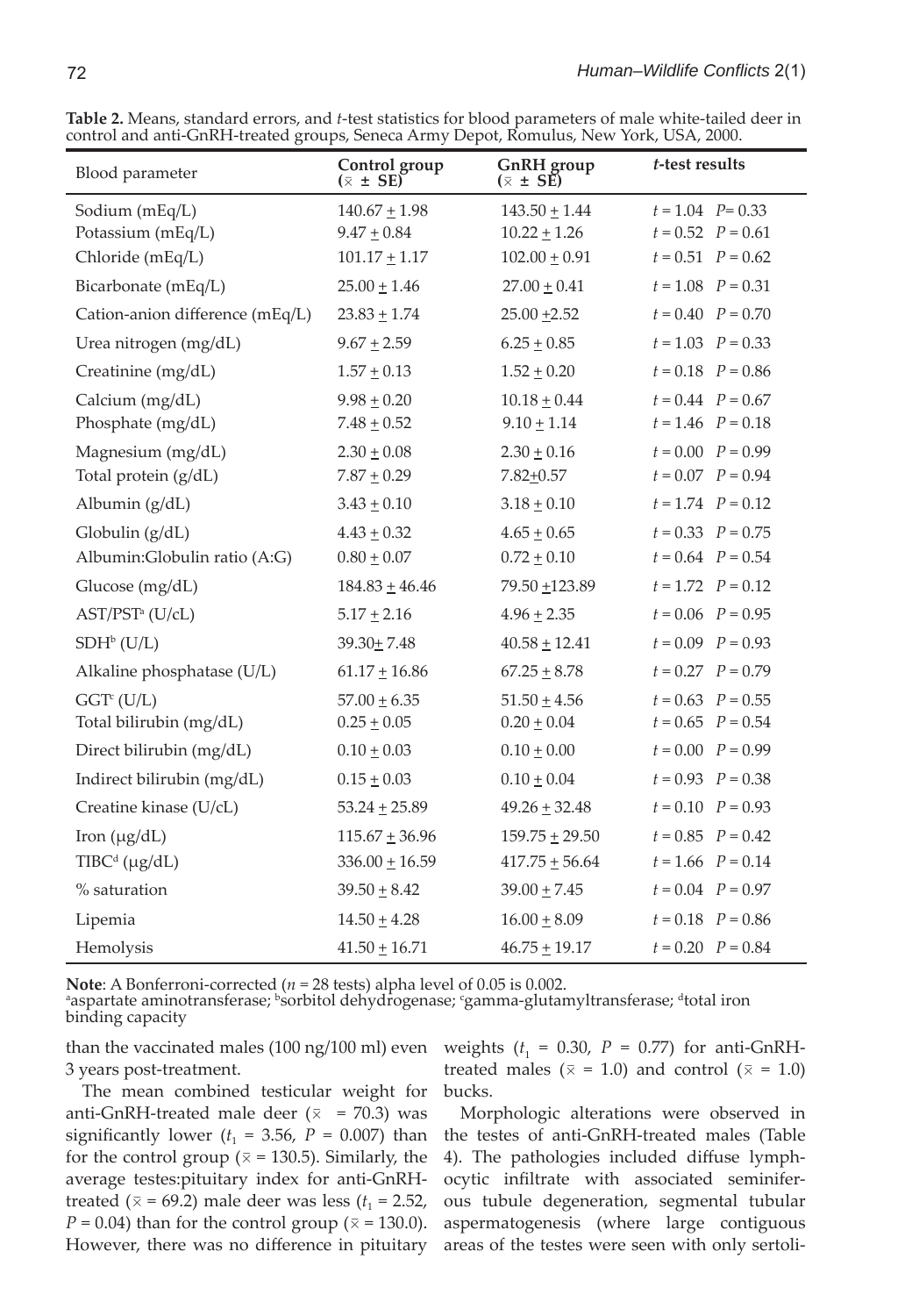|                             | Control | <b>Anti-GnRH</b> does |         |                  |      |                  |
|-----------------------------|---------|-----------------------|---------|------------------|------|------------------|
|                             | does    | 1997                  | 2000    | $\boldsymbol{F}$ | df   | $\boldsymbol{P}$ |
|                             | $n = 7$ | $n = 11$              | $n = 7$ |                  |      |                  |
| Left ovary                  | 502.4   | 421.2                 | 505.4   | 0.71             | 2,22 | 0.50             |
| <b>Right ovary</b>          | 497.1   | 446.4                 | 475.2   | 0.15             | 2,21 | 0.86             |
| Pituitary gland             | 788.1   | 729.0                 | 733.9   | 0.30             | 2,22 | 0.75             |
| Titer $(1/t$ iter $x 1,000$ | 0.0     | 1,700                 | 31,100  | 3.37             | 2,18 | 0.06             |
| <b>Secondary follicles</b>  |         |                       |         |                  |      |                  |
| Normal                      | 8.1     | 3.4                   | 5.9     | 3.38             | 2,22 | 0.05             |
| Atretic                     | 10.3    | 3.1                   | 3.3     | 11.2             | 2,22 | 0.0004           |
| $%$ Atretic                 | 55.1    | 55.3                  | 38.5    |                  |      |                  |
| <b>Graafian follicles</b>   |         |                       |         |                  |      |                  |
| <b>Normal</b>               | 0.6     | 3.2                   | 5.7     | 2.65             | 2,22 | 0.09             |
| Atretic                     | 1.6     | 4.4                   | 2.1     | 2.34             | 2,22 | 0.12             |
| $%$ Atretic                 | 84.2    | 42.3                  | 32.2    |                  |      |                  |

**Table 3.** Mean left and right ovary weights (milligrams), pituitary gland weights, anti-GnRH antibody titers, and follicle counts for control does vaccinated during 1977 or 2000 with anti-GnRH at Seneca Army Depot, Romulus, New York, 2000.

cell-lined tubules); subepithelial concretions in the collecting tubules, decreased cross-sectional diameter of seminiferous tubules, decreased cytoplasmic volume of Leydig cells, interstitial fibrosis, and total aspermatogenesis. Histology of testes from control males revealed none of these abnormalities. Among the treated males, one had only segmental aspermatogenesis with none of the associated pathologies. The remaining 3 males all had ≥2 of the abnormalities noted above.

Male no. 31, had malformed (atypical) antlers still covered in velvet (Figure 1), exhibited total aspermatogenesis with small fibrotic testes, and vacant epididymi. This same male had no detectable anti-GnRH antibody titer, but also lacked any measurable blood testosterone level. The 3 other anti-GnRH vaccinated males did have some epididymal spermatozoa.

# **Discussion**

# **Observations for both male and female deer**

*Lesions.* A variety of infectious, parasitic, and noninflammatory lesions were observed in our study animals. Most noteworthy was the formation of granulomas at the injection site with all the characteristics of tuberculosis. These granulomas were characterized by the presence of a necrotic core surrounded by mixed inflammatory cells and fibrous connective tissue. All granulomas had Langerhans giant cells typical of a tuberculosis condition. Likewise, giant cell inflammation was seen in the regional (popliteal) and deep (intral iliac) lymph nodes draining these sites. Acid fast bacilli were documented in these giant cells.

These injection site lesions and reactions, including the production of multi-nucleated giant cells associated with the presence of *Mycobacteria* in the adjuvant in other species vaccinated with CFA have been previously described (Stills and Bailey 1991, Kleinman et al. 1993, Munson et al. 2005, Stills 2005). In other studies, remote lesions comparable in composition to the Freund's injection sites had also been documented in lungs and other organs (Rigdon and Schadewald 1972, Broderson 1989, Kleinman et al. 1993, Malaga et al. 2004).

When evaluating the safety of immunocontraceptive vaccines, potential complications associated with treatment should be considered. Killian et al. (2006) reported that pulmonary disease was the most common cause of death in their captive deer herd and that males treated with anti-GnRH vaccine had significantly higher mortality than did control deer. Microbes associated with pneumonia were endemic in their captive herd and anti-GnRH-treated bucks appeared less resistant to infection.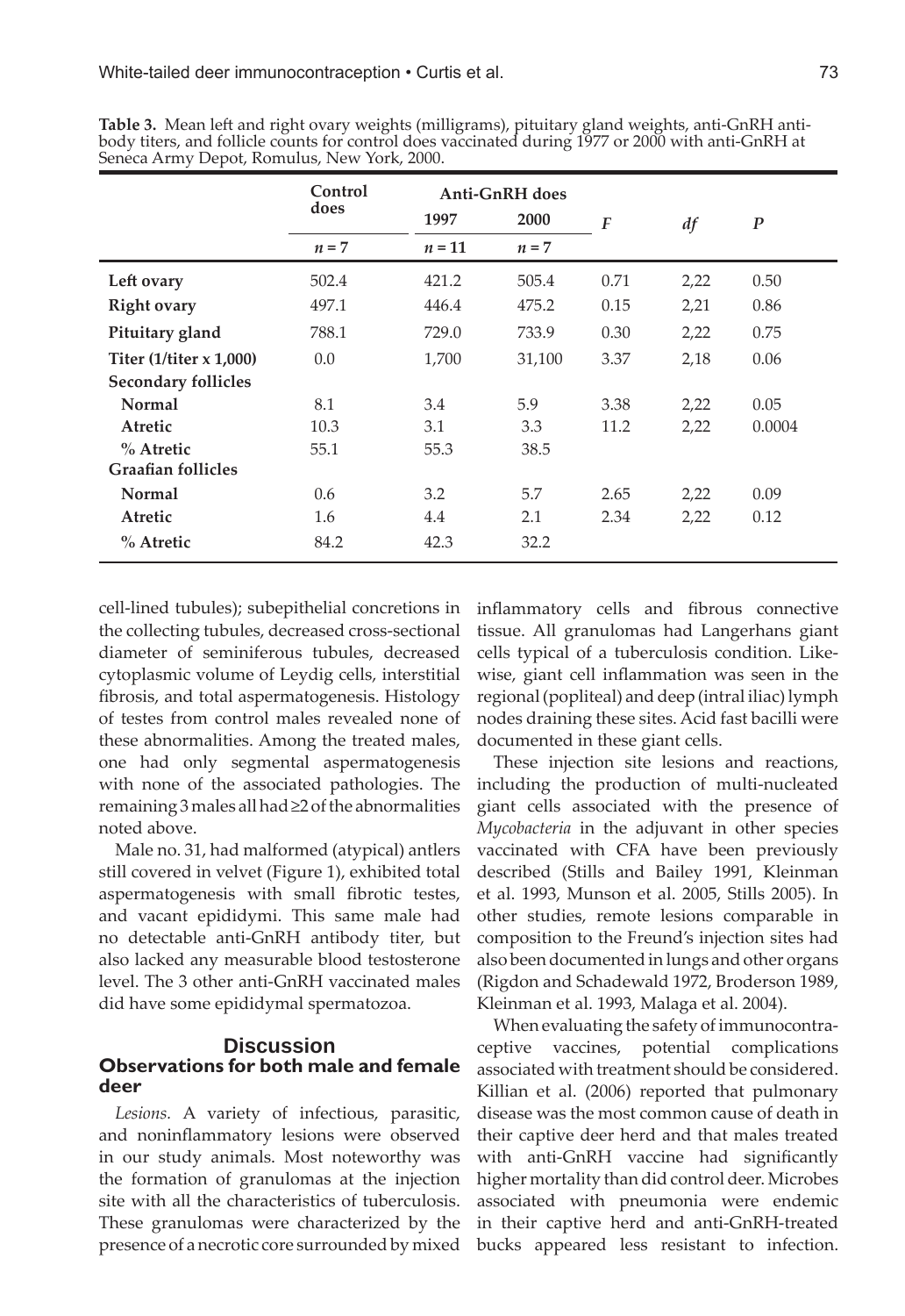|                                   | Interstitial<br>ibrosis                                                           |          |            |                |                |
|-----------------------------------|-----------------------------------------------------------------------------------|----------|------------|----------------|----------------|
|                                   | Decreased<br>cytoplasm<br>in Leydig<br>cells                                      |          |            |                |                |
|                                   | Decreased<br>cross-section-<br>al diameter                                        |          |            |                |                |
|                                   | Total asper-<br>matogenesis<br>seminiferous<br>tubules                            |          |            |                |                |
|                                   | Subepi-<br>thelial<br>concre-<br>tions                                            |          |            |                |                |
|                                   | Seg-<br>mental<br>tubular<br>tubu-<br>asper-<br>mato-<br>genesis                  |          |            |                |                |
|                                   | lymphocytic<br>infiltrate<br>genesis<br>(sertoli cells<br>only)<br><b>Diffuse</b> |          |            |                |                |
|                                   | Estimated<br>age at<br>start of<br><b>trial</b>                                   | 3½       | 2 ½<br>3 ½ | $3\frac{1}{2}$ | $3\frac{1}{2}$ |
| NUMBER 1988 1998 1998 $\mu$ 2000. | Deer<br>identi-<br>fication<br>number                                             |          |            | 37             |                |
|                                   |                                                                                   | Controls | GnRH       |                |                |

| ļ<br>I<br>i                                    |  |
|------------------------------------------------|--|
| こくらくりょう                                        |  |
|                                                |  |
|                                                |  |
|                                                |  |
| reart-HSMC.                                    |  |
|                                                |  |
| "The the testes of control $(n = 6)$ and anti- |  |
|                                                |  |
|                                                |  |
|                                                |  |
|                                                |  |
|                                                |  |
| i<br>---------                                 |  |
|                                                |  |
| hennce ( <sub>=</sub> ) n<br>j                 |  |
| j<br>$\overline{c}$                            |  |
| j<br>Č<br>Į<br>ĺ                               |  |
|                                                |  |
| ļ                                              |  |
|                                                |  |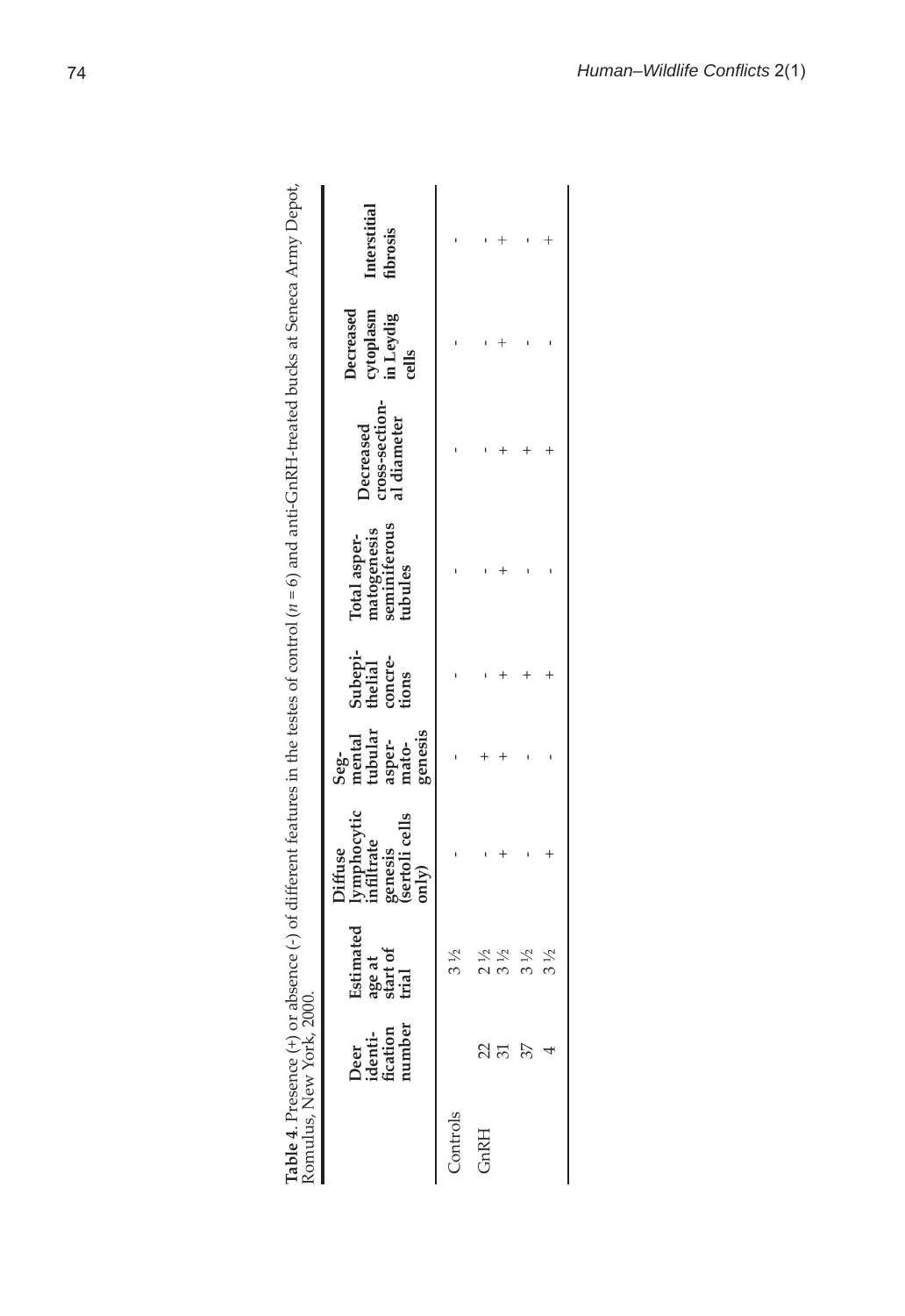Likewise, Miller et al. (2000*b*) reported that 3 female deer died of complications resulting from pneumonia during a study of porcine zona pellucida (PZP) immunocontraceptive with Freund's adjuvant. It was unclear if there was an association between the pneumonia cases and treatment with Freund's adjuvant. Bearing in mind the warning by Billiau and Matthys (2001) that too few studies consider the biological effects of using CFA when evaluating experimental vaccines, we feel that future researchers should examine the possibility that injections with CFA could predispose deer to pneumonia.

*Hypothalamic-pituitary response*. Normally GnRH released from the hypothalamus circulates into the anterior pituitary gland where it activates production of follicle stimulating hormone (FSH) and luteinizing hormone (LH) by gonadotrophs. Antibodies to GnRH interacted with neurons secreting GnRH from the hypothalamus at terminals within the median eminence. These GnRH release points are accessible because they are not within the blood-brain barrier that otherwise protects the hypothalamus from circulating antibodies. One study demonstrated degeneration of the neuron cell bodies (perikarya) and a sharp decrease of the GnRH immunochemical reactivity in the terminals within the median eminence of hyperimmunized hogs (*sus scrofa*; Molenaar et al. 1993). With hymotoxylin and eosin stain on fixed pituitary gland tissue, gonadotrophs appear as large cells with secretory granules of moderate and variable size. Cells with little or no cytoplasmic staining (chromophobes) are likely degranulated chromophilic cells. Thus, we classified large granule-bearing cells as gonadotrophs in this study, and found large variation in their numbers among females in each treatment group. A more precise staining method would involve immunoperoxidase staining with anti-LH/FSH. This would allow simultaneous quantification of cell numbers and the relative intensity of intracytoplasmic LH/FSH stores.

# **Female deer**

Titers in 5 of the 7 deer revaccinated in 2000, and 6 of the 8 deer last vaccinated in 1997 were well below the level of 64,000 to 128,000 identified in deer with successful contraception,

or the 16,000 to 32,000 level for contragestation (Miller et al. 2000*a*). Because the revaccinates in 2000 were retreated <4 weeks prior to collection, it is possible that the immune response was incomplete and that a peak anti-GnRH titer would be greater. Lower anti-GnRH titer in females vaccinated in 1997 than those vaccinated in the 2000 treatment group validates the assumption that, if not boosted, the anti-GnRH vaccine treatment is reversible for most deer. There were no identifiable health concerns associated with anti-GnRH treatment for female deer.

#### **Male deer**

Little has been reported about the effects of anti-GnRH vaccination on the reproductive physiology of male deer. Miller et al. (2000*a*) injected 4 male deer with the anti-GnRH vaccine, and testes size observed for treated bucks was <50% testes size in control bucks. Killian et al. (2006) also observed similar physical differences in testicular size and qualified those observations reporting histological changes in the testes "which resembled the testes of males during the non-breeding season." They further noted that the Leydig cells, which produce testosterone, appeared inactive in anti-GnRH treated males. Similar testicular pathologies have also been documented in research conducted on hogs (Molenaar et al. 1993, Meloen et al. 1994).

It is clear from testes weights and histology that sperm production was reduced, even 3 years after the last anti-GnRH vaccination. The significantly lower average weight of testes in this study correlated with a number of persistent morphologic abnormalities and decreased (qualitative assessment) spermatozoa in epididymi. Observing these effects 3 years after vaccination suggested that anti-GnRH vaccination early in the adult lives of deer may be sustained over several years. Similarly, in a study on 3- to 4-year-old sheep vaccinated with anti-GnRH antigen as neonates, Clarke et al. (1998) reported that in these study animals males had small gonads and females had no large follicles or corpora lutea, and titers had dropped to undetectable levels.

Immunized bucks had reduced cross-sectional diameter of seminiferious tubules and varying degrees of aspermatogenesis, including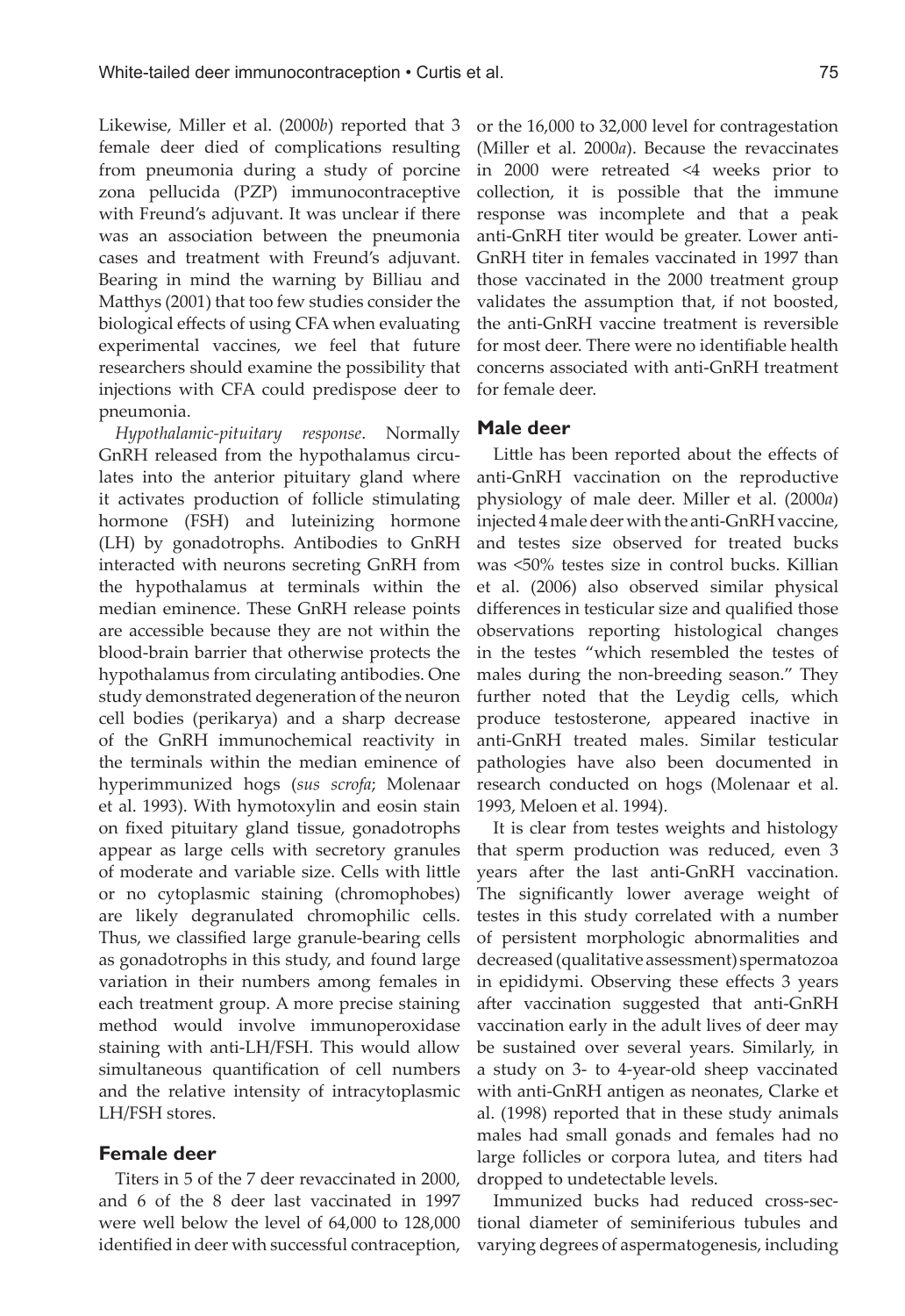buck no. 31 with total aspermatogenesis that was vaccinated at 3.5 years of age. This latter animal had no detectable anti-GnRH titer, suggesting a possible permanent alteration in the hypothalamic-pituitary-testes axis. The other 3 anti-GnRH treated bucks had normal outward physical traits and detectible mature spermatozoa, although the latter were fewer than normal. While it was not possible to assess their actual fertility from this study, this evidence suggests that anti-GnRH contraception is reversible; however, some portion of treated males may become permanently sterilized.

Variations in the residual immune response and the extent of physiological, morphological, or pathological differences among the treated deer are thought to be due to genetic differences among individual animals (Miller et al. 2000*a*). In fact, substantial research has been conducted using anti-GnRH vaccines to chemically castrate hogs as an alternative to surgical castration typically used to control boar taint, with considerable variations in efficacy documented (Molenaar et al. 1993, 1994; Oonk et al. 1995, 1998).

# **Management implications**

Many factors affect the success and potential pathology associated with an immunocontraceptive vaccine, including formulation of the immunogen, concentration of the immunogen, adjuvant used, and species treated. Therefore, before judgments can be made concerning the effectiveness and health risks associated with a given vaccine for a particular species, adequate evaluation must be conducted.

Curtis et al. (2002) demonstrated that vaccinating free-ranging female white-tailed deer with anti-GnRH immunocontraceptive vaccines can be effective at reducing fawn production. We further evaluated anti-GnRH vaccinated deer and identified no detrimental, morphologic effects that could jeopardize the normal health of vaccinated females. Vaccinating female deer with anti-GnRH vaccines eliminates the potential problems associated with repeated estrous cycl-ing commonly observed in deer treated with PZP immunocontraceptive vaccines (McShea et al. 1997, Miller et al. 2000*b,*  Kirkpatrick and Rutberg 2001). Baker et al. (2004) studying leuprolide, a GnRH agonist, which would cause similar effects as the antiGnRH immunocontraceptive vaccine used in this study, also reported no significant adverse health impacts to female deer resulting from the reduced systemic GnRH. Furthermore, if GnRH could be administered to newborn female fawns, as Clarke et al. (1998) were able to do with neonatal lambs, considerable longterm efficacy could be achieved.

Morphologically, anti-GnRH-treated males essentially became neutered and exhibited behavioral and physiological traits consistent with castrated males (Pooler 2001, Killian et al. 2006). Antlers on treated males did not harden or shed velvet and became atrophied (Killian 1998, Miller et al. 2000*a,* Curtis et al. 2002, Killian et al. 2006). Such antlers are spindly, atypical, and possibly pose a health risk to deer from frost bite when they freeze and break off during winter. Treated male deer also could develop adverse health effects including increased risk for pneumonia. Killian et al. (2006) recommended that anti-GnRH vaccines should not be used on male deer due to these concerns. Our results were consistent with these previous studies, and we also do not recommend treating male deer with anti-GnRH vaccines.

# **Acknowledgments**

This project was successful because of the dedication and hard work provided by our friend and colleague R. Pooler. We are all saddened by his untimely passing and are richer for time he spent with us. This project was supported by the USGS Biological Resources Division, New York Cooperative Fish and Wildlife Research Unit, the New York State Department of Environmental Conservation, and the USDA National Wildlife Research Center. We appreciate helpful review comments from M. Smith, College of Veterinary Medicine, at Cornell University.

# **Literature cited**

- Baker, D., M. Wild, M. Connor, H. Ravivarapu, R. Dunn, and T. Nett. 2004. Gonadotropin-releasing hormone agonist: a new approach to reversible contraception in female deer. Journal of Wildlife Diseases 40:713–724.
- Beaver, B. V., W. Reed, S. Leary, B. McKiernan, F. Bain, R. Schultz, B. T. Bennett, P. Pascoe, E. Shull, and L. C. Cork. 2001. Report of the AVMA panel on euthanasia. Journal of the American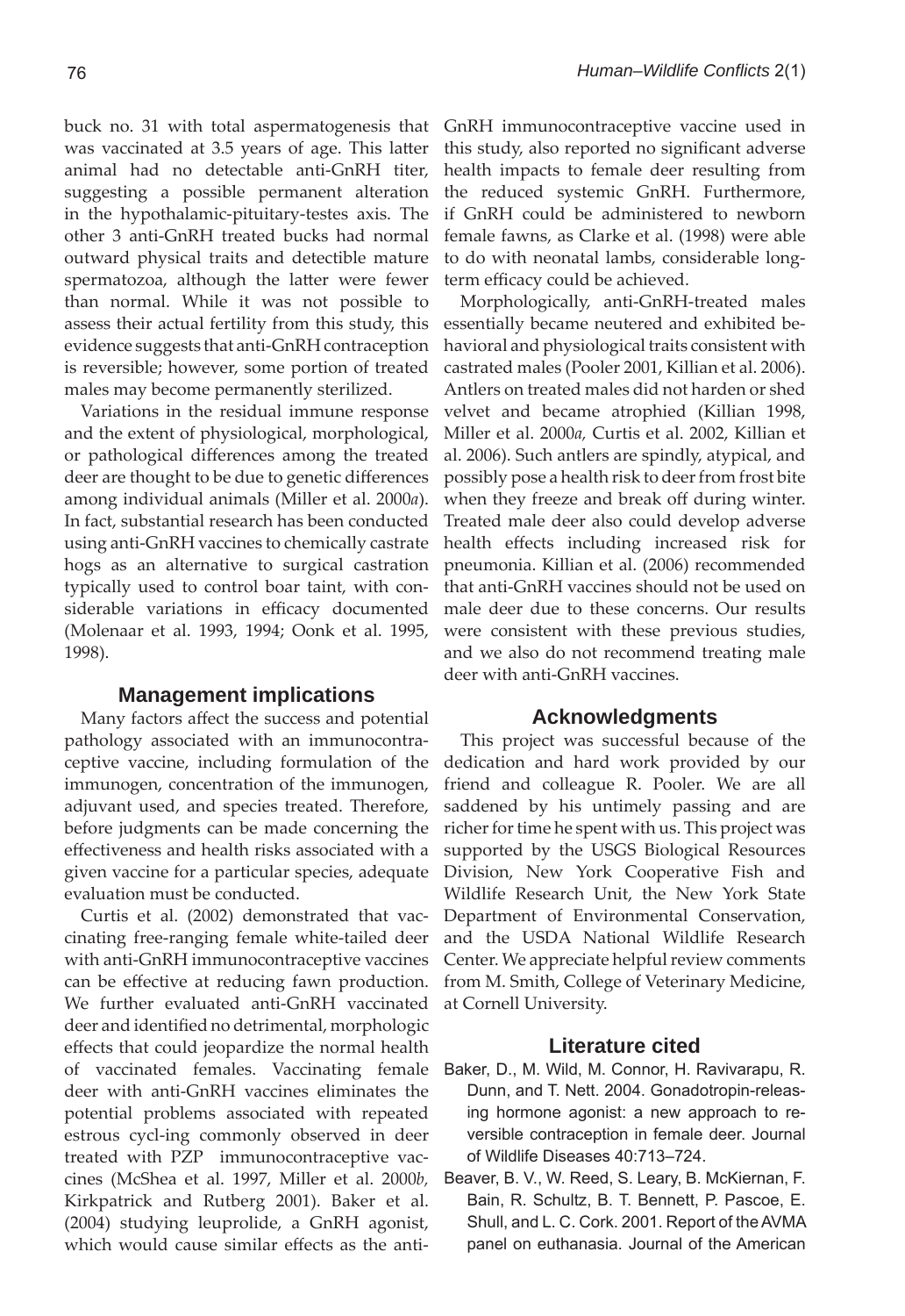Veterinary Medical Association 218:669–696.

- Billiau, A., and P. Matthys. 2001. Modes of action of Freund's adjuvants in experimental models of autoimmune diseases. Journal of Leukocyte Biology 70:849.
- Bomford, M. 1990. A role for fertility control in wildlife management? Bureau of Rural Resources Bulletin 7. Australian Government Publication Service, Canberra, Australia.
- Broderson, J. R. 1989. A retrospective review of lesions associated with the use of Freund's adjuvant. Laboratory Animal Science 39:400– 405.
- Cheatum, E. L. 1949. Bone marrow as an index of malnutrition in deer. New York State Conservationist:19–22.
- Clarke, I. J., B. W. Brown, V. V. Tran, C. J. Scott, R. Fry, R. P. Millar, and A. Rao. 1998. Neonatal immunization against gonadotropin-releasing hormone (GnRH) results in diminished GnRH secretion in adulthood. Endocrinology 139:2007–2014.
- Cowan, P., R. Pech, and P. Curtis. 2003. Field applications of fertility control for wildlife management. Pages 305–318 *in* W. V. Holt, A. R. Pickard, J. C. Rodger, and D. E. Wildt, editors. Reproductive science and integrated conservation. Cambridge University Press, Cambridge, England.
- Curtis, P. D., R. L. Pooler, M. E. Richmond, L. A. Miller, G. F. Mattfeld, and F. W. Quimby. 2002. Comparative effects of GnRH and porcine zona pellucida (PZP) immunocontraceptive vaccines for controlling reproduction in whitetailed deer (*Odocoileus virginianus*). Reproduction, Supplement 60:131–141.
- Curtis, P. D., and M. E. Richmond. 1992. Future challenges of suburban white-tailed deer management. Transactions of the North American Wildlife and Natural Resources Conference 57:104–111.
- Curtis, P. D., M. E. Richmond, R. L. Pooler, and L. A. Miller. 1997. Experimental contraceptive vaccines for wildlife. Pages 96–100 *in* Proceedings of wild today, wild tomorrow. International Wildlife Rehabilitation Council, Suisun City, California, USA.
- DeNicola, A. J., D. R. Etter, and T. Almendinger. 2008. Demographics of non-hunted whitetailed deer populations in suburban areas. Human–Wildlife Conflicts 2:102–109.

DeNicola, A. J., and S. C. Williams. 2008. Sharp-

shooting suburban white-tailed deer reduces deer–vehicle collisions. Human–Wildlife Conflicts 2:28-33.

- Harder, J. D., and T. J. Peterle. 1974. Effect of diethylstilbestrol on reproductive-performance of white-tailed deer. Journal of Wildlife Management 38:183–196.
- Hussain, A., J. B. Armstrong, D. B. Brown, and J. Hogland. 2007. Land-use pattern, urbanization, and deer–vehicle collisions in Alabama. Human–Wildlife Conflicts 1:89–96.
- Kennelly, J. J., and K. A. Converse. 1997. Surgcal sterilization: an under-utilized procedure for evaluating the merits of induced sterility. Pages 21–28 *in* T. Kreeger, editor. Contraception in wildlife management conference. APHIS Technical Bulletin 1853. USDA, Animal and Plant Health Inspection Service, Washington, D.C., USA.
- Killian, G. 1998. Behavioral observations and physiological implications for white-tailed deer treated with immunocontraceptives. Page 40 *in* P. Curtis, editor. Workshop on the status and future of wildlife fertility control. The Wildlife Society, Buffalo, New York, USA.
- Killian, G., D. Wagner, and L. A. Miller. 2006. Observation on the use of the GnRH vaccine GonaConTM in male white-tailed deer. Wildlife Damage Management Conference 11:256– 263.
- Kirkpatrick, J. F., and A. T. Rutberg. 2001. Fertility control in animals. Pages 183–198 *in* D. J. Salem, and A. N. Rowan, editors. The state of the animals 2001. Humane Society Press, Washington, D.C., USA.
- Kirkpatrick, J. F., J. W. Turner, I. K. M. Liu, R. FayrerHosken, and A. T. Rutberg. 1997. Case studies in wildlife immunocontraception: wild and feral equids and white-tailed deer. Reproduction Fertility and Development 9:105–110.
- Kleinman, N. R., A. B. Kier, E. Diaconu, and J. H. Lass. 1993. Posterior paresis induced by Freund's adjuvant in guinea pigs. Laboratory Animal Science 43:364–366.
- Lauber, T. B., and B. A. Knuth. 2004. Effects of information on attitudes toward suburban deer management. Wildlife Society Bulletin 32:322– 331.
- Malaga, C. A., R. E. Weller, J. R. Broderson, and A. S. Gozalo. 2004. Tuberculosis-like lesions arising from the use of Freund's complete adjuvant in an owl monkey (*Aotus* sp.). Journal of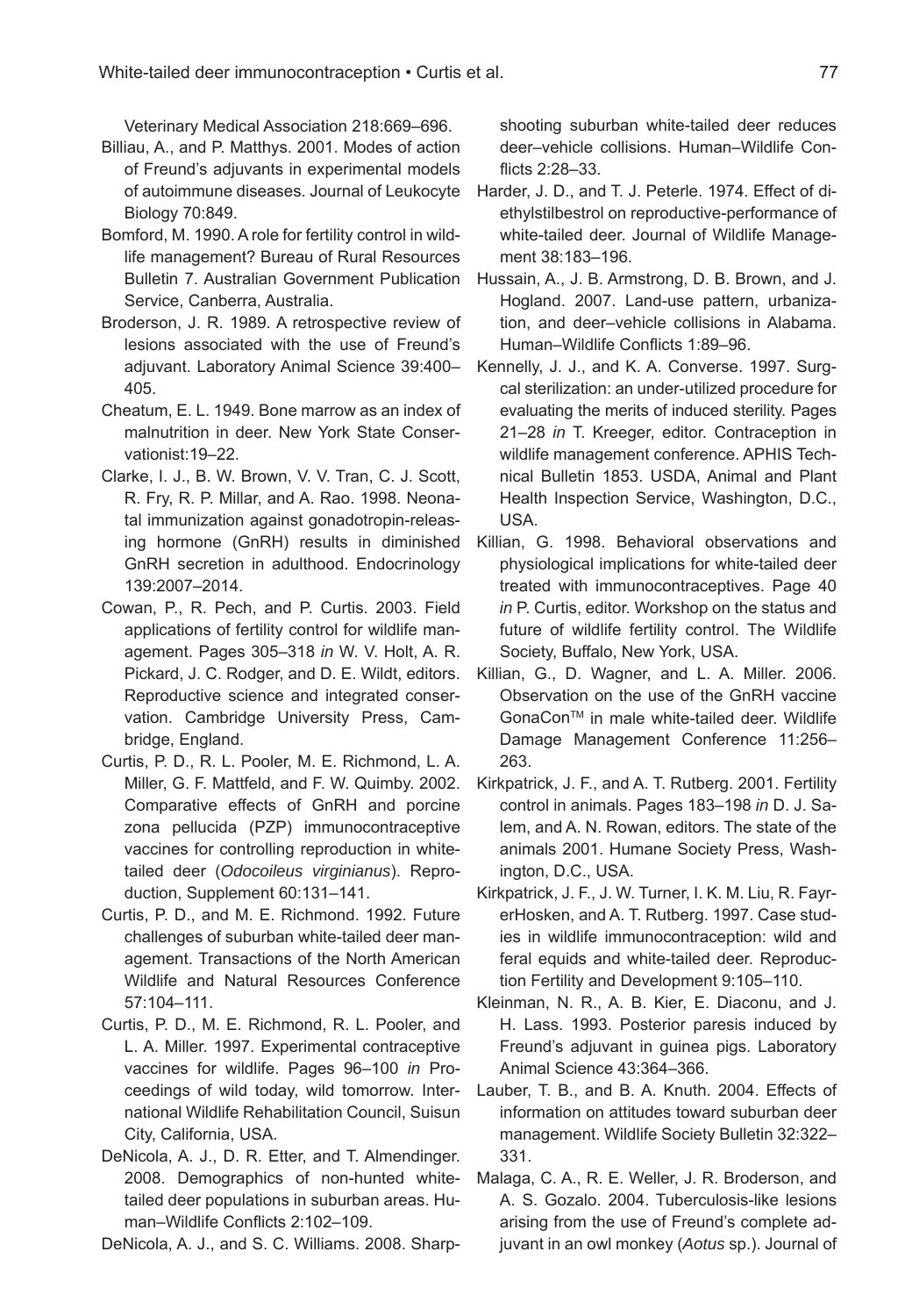Medical Primatology 33:109–112.

- Mastro, L. L., M. R. Conover, and S. N. Frey. 2008. Deer–vehicle collision prevention techniques. Human–Wildlife Conflicts 2:80–92.
- McShea, W. J., S. L. Monfort, S. Hakim, J. Kirkpatrick, I. Liu, J. W. Turner, L. Chassy, and L. Munson. 1997. The effect of immunocontraception on the behavior and reproduction of white-tailed deer. Journal of Wildlife Management 61:560–569.
- Meloen, R. H., J. A. Turkstra, H. Lankhof, W. C. Puijk, W. M. Schaaper, G. Dijkstra, C. J. Wensing, and R. B. Oonk. 1994. Efficient immunocastration of male piglets by immunoneutralization of GnRH using a new GnRH-like peptide. Vaccine 12:741–746.
- Merrill, J. A., E. G. Cooch, and P. D. Curtis. 2006. Managing an overabundant deer population by sterilization: effects of immigration, stochasticity and the capture process. Journal of Wildlife Management 70:268–277.
- Miller, L. A., J. P. Gionfriddo, J. C. Rhyan, K. A. Fagerstone, D. C. Wagner, and G. J. Killian. 2008. GnRH immunocontraception of male and female white-tailed deer fawns. Human– Wildlife Conflicts 2:93-101.
- Miller, L. A., B. E. Johns, and G. J. Killian. 2000*a*. Immunocontraception of white-tailed deer with GnRH vaccine. American Journal of Reproductive Immunology 44:266–274.
- Miller, L. A., B. E. Johns, and G. J. Killian. 2000*b*. Long-term effects of PZP immunization on reproduction in white-tailed deer. Vaccine 18:568–574.
- Molenaar, G. J., C. Lugard-Kok, R. H. Meloen, R. B. Oonk, J. de Koning, and C. J. Wensing. 1993. Lesions in the hypothalamus after active immunization against GnRH in the pig. Journal of Neuroimmunology 48:1–11.
- Munson, L., L. A. Harrenstien, A. E. Acton, P. A. Graham, L. M. Chassy, and J. F. Kirkpatrick. 2005. Immunologic responses and adverse reactions to Freund's-adjuvanted porcine zona pellucida immunocontraceptives in domestic cats. Vaccine 23:5646–5654.
- Ng, J. W., C. Nielsen, and C. C. St. Clair. 2008. Landscape and traffic factors influencing deervehicle collisions in an urban environment. Human–Wildlife Conflicts 2:34–47.
- Oonk, H. B., J. A. Turkstra, H. Lankhof, W. M. M. Schaaper, J. H. M. Verheijden, and R. H.

Meloen. 1995. Testis size after immunocastration as parameter for the absence of boar taint. Livestock Production Science 42:63.

- Oonk, H. B., J. A. Turkstra, W. M. M. Schaaper, J. H. F. Erkens, M. H. Schuitemaker-de Weerd, A. Van Nes, J. H. M. Verheijden, and R. H. Meloen. 1998. New GnRH-like peptide construct to optimize efficient immunocastration of male pigs by immunoneutralization of GnRH. Vaccine 16:1074–1082.
- Pooler, R. L. 2001. Immunocontraceptive vaccines for controlling reproduction in white-tailed deer: assessment of cost, efficacy, and behavioral effects. Cornell University, Ithaca, New York, USA.
- Rigdon, R. H., and T. Schadewald. 1972. Bacteriological and pathological study of animals given Freund adjuvant. Applied and Environmental Microbiology 24:634–637.
- Rutberg, A. T., and R. E. Naugle. 2008. Deer–vehicle collision trends at a suburban immunocontraception site. Human–Wildlife Conflicts 2:60–67.
- Rutberg, A. T., R. E. Naugle, L. A. Thiele, and I. K. M. Liu. 2004. Effects of immunocontraception on a suburban population of white-tailed deer *Odocoileus virginianus*. Biological Conservation 116:243–250.
- Severinghaus, C. W. 1949. Tooth development and wear as criteria of age in white-tailed deer. Journal of Wildlife Management 13:195–216.
- Stills, H. F., Jr. 2005. Adjuvants and antibody production: dispelling the myths associated with Freund's complete and other adjuvants. ILAR Journal 46:280–293.
- Stills, H. F., Jr., and M. Q. Bailey. 1991. The use of Freund's Complete Adjuvant. Lab Animal 20:25–31.
- Turner, J. W., Jr., J. F. Kirkpatrick, and I. K. M. Liu. 1997. Immunocontraception in white-tailed deer. Pages 147–159 *in* T. Kreeger, editor. Contraception in wildlife management conference. APHIS Technical Bulletin 1853. USDA, Animal and Plant Health Inspection Service, Washington, D.C., USA.
- Warren, R. J., R. A. Fayrer-Hosken, L. M. White, U. P. Willis, and R. Goodloe. 1997. Research and field application of contraceptives in whitetailed deer, feral horse and mountain goats. Pages 133–145 *in* T. Kreeger, editor. Contraception in wildlife management conference.